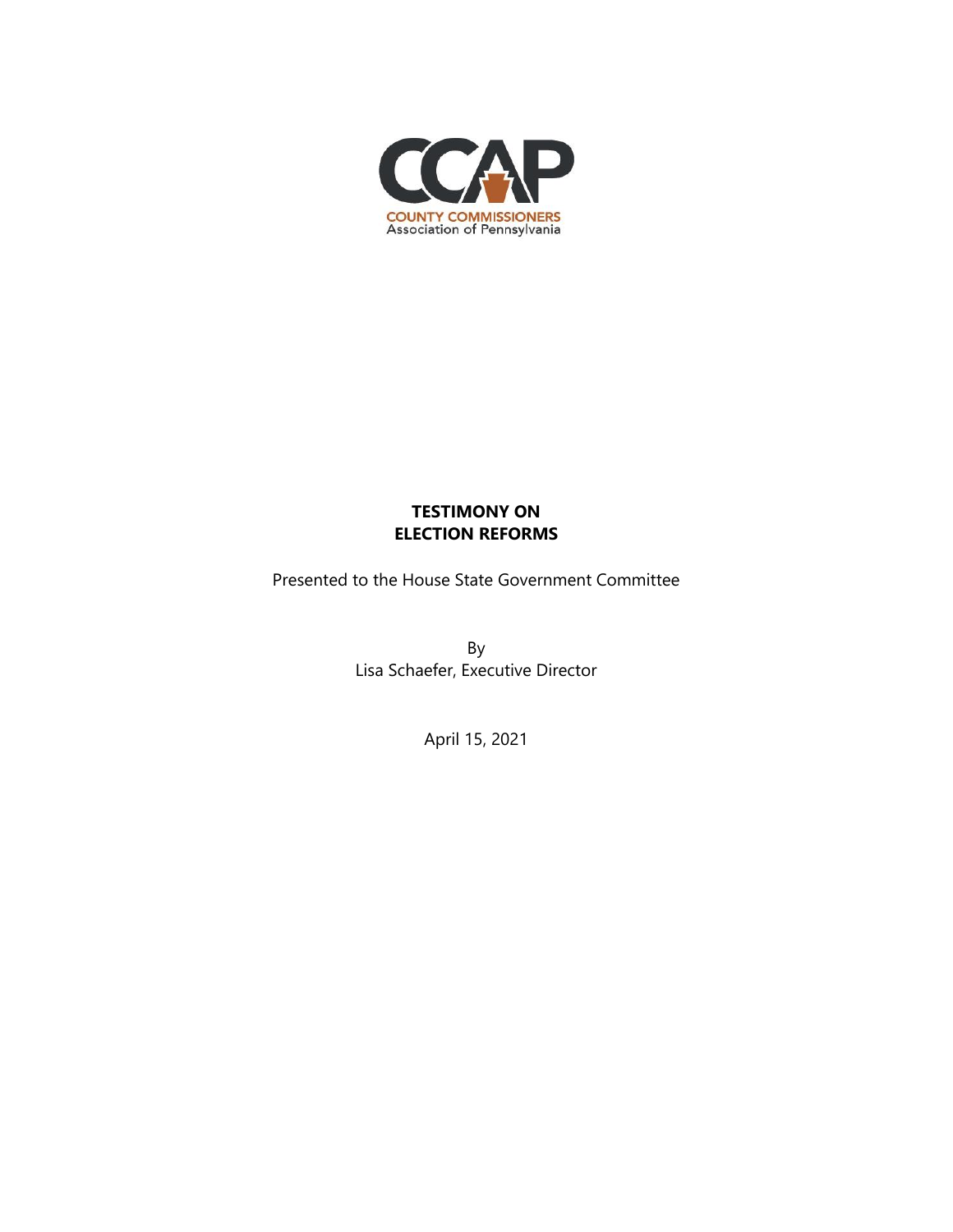The County Commissioners Association of Pennsylvania (CCAP) is a non-profit, non-partisan association representing the commonwealth's 67 counties. We appreciate the opportunity to offer remarks on the administration of elections and needed reforms based on our experience with implementing elections broadly and Act 77 more specifically.

We appreciate the attention of the General Assembly on the important issue of elections, particularly in light of the lessons we learned in administering the 2020 primary and general elections. As you are aware, this was the first time counties implemented the changes created by Act 77 of 2019, while facing additional complications created by the very serious and unprecedented circumstances of the global COVID-19 pandemic – and in the middle of a highly contentious and high turnout presidential election.

Being the key administrators of the on-the-ground election, Pennsylvania's 67 counties have a significant responsibility in assuring elections remain fair, secure and accessible at every step of the process. Over the past several years, counties have worked closely with the General Assembly to achieve historic changes to the Pennsylvania Election Code, including the implementation of mail-in ballots under Act 77 of 2019.

It is important to note that the mail-in ballots created in Act 77 are carbon copies of the absentee ballots that have been available to Pennsylvanians for years. Everything from the application, to the way the applications are processed, to the ballots themselves run in parallel to the pre-existing absentee ballot system that has been successfully and securely implemented for decades.

For a large number of voters, however, receiving their ballot at home and voting by mail was an entirely new experience since eligibility no longer required a specific and qualified reason. While we believed that mail-in ballots would be a popular option for voters, we had no idea just how popular they would become due to public health concerns, and in a year with record voter turnout. Counties' experience in handling mail-in ballots highlighted the need to make some changes to the law in response to operational challenges counties faced, as well as provide clarification in areas where the law is silent.

It is important to emphasize that despite the challenges faced in 2020, counties did a tremendous job running a successful, fair and accurate election. That said, we learned a great deal from our experience implementing Act 77 during the 2020 elections and we know there are ways in which changes to the law can improve our ability to administer elections, as well as our ability to provide more efficient results. CCAP's Elections Reform Committee – which comprises county officials and county election directors from across the state – convened shortly after the November election and began reviewing county experiences, ultimately resulting in a preliminary report and recommendations released in January. That report is attached to this testimony and contains our top recommendations for your consideration.

In addition, counties selected election reforms as their top legislative priority for 2021, which includes a renewed call for additional pre-canvassing time, as well as a recommendation to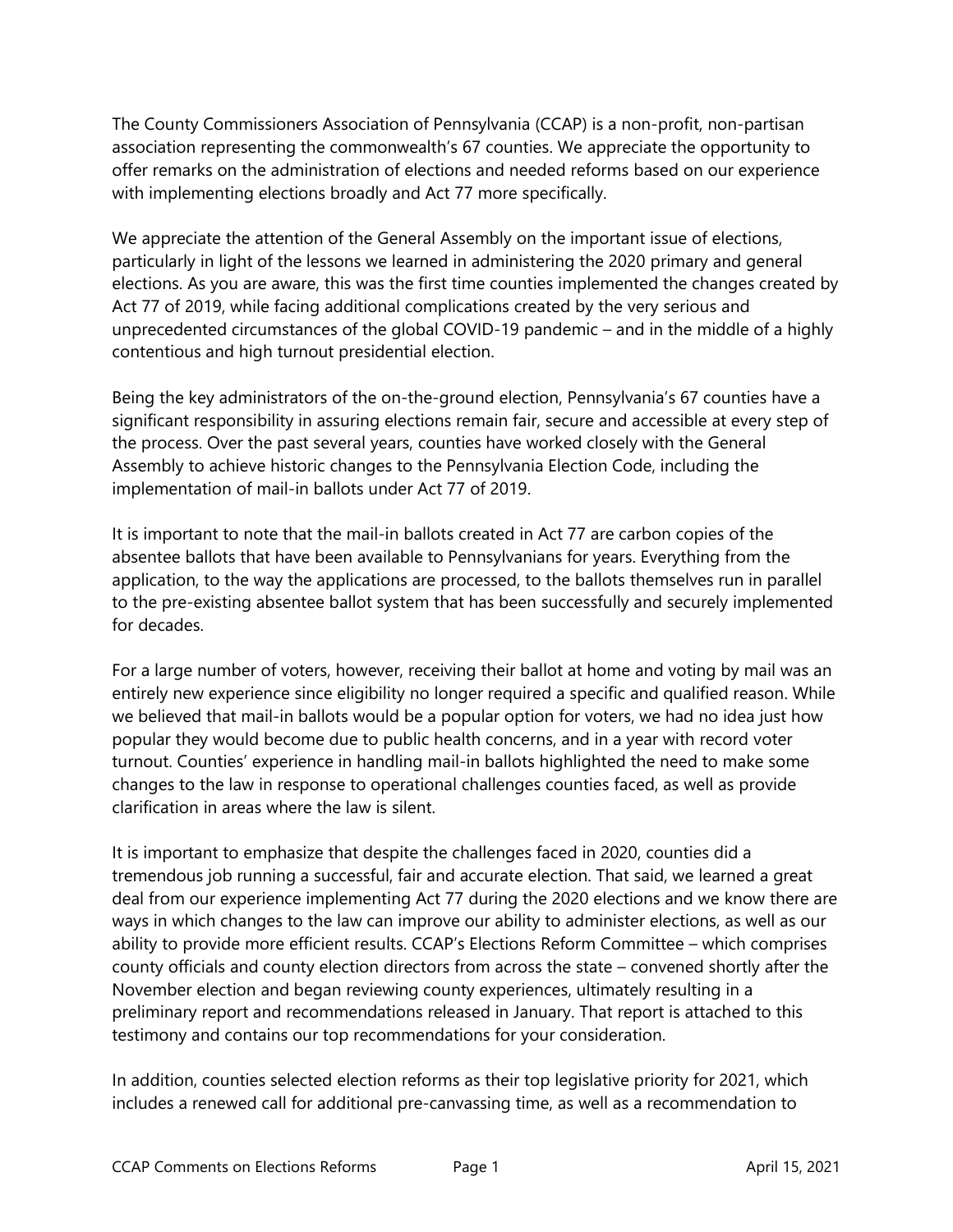move back the mail-in ballot application deadline to 15 days prior to an election. Counties believe that making these two changes would resolve a substantial portion of the challenging circumstances we faced in 2020.

## **Additional Pre-canvassing Time**

First, allowing counties as much time as possible to pre-canvass ballots in advance of an election would offer a more meaningful option to complete these procedures, such as verifying the barcode number and voter's information on the outer envelope match the information in the SURE system, opening envelopes and removing and flattening the tri-fold ballot and scanning ballots – all following appropriate security and chain of command protocols for all individuals involved in the process. It is also important to note that counties are not calling for votes to be tabulated (for clarity, tabulation of votes only occurs when the designated and qualified official follows a secure procedure to manually extract the data from the central machine after all ballots have been entered or scanned), and certainly not released, until after the polls close on election day.

Allowing additional time to pre-canvass ballots simply allows us to use our resources most effectively and efficiently to safely and securely prepare for this to happen. Without an extended pre-canvass period, counties will continue to face very real challenges in providing timely results following an election, even those with significantly less voter turnout than we saw in November.

## **Move the Mail-in Ballot Application Deadline**

Our second priority is to move the mail-in ballot application deadline back to 15 days prior to an election, instead of the current seven days. Act 77 permitted voters to apply for a mail-in ballot up to seven days before an election, which created timing challenges with the postal service particularly for those who waited until the last days before the deadline. This ultimately led to some voters not receiving their ballots before the deadline to submit them at 8 p.m. on Election Day or receiving them too close to the deadline, making it logistically impossible for ballots to be returned via mail by 8 p.m. on election night. Because of this, many voters faced uncertainty about whether the county would receive their ballot in time. This, in turn, led voters to come to their polling place to spoil their mail-in ballot and vote on the machines, or to vote by provisional ballot, to ensure that their vote has indeed been counted. However, the process caused timing issues that wholly undermined the flexibility and convenience mail-in ballots should provide and resulted in unnecessary lines, crowds, more time spent in the polling location and a longer wait on election results, due to the stringent process counties follow to reconcile mail-in and provisional ballots to ensure accuracy.

If the law is going to set a deadline of seven days prior to an election to apply for a ballot, we are telling voters that the process will work as advertised for an application submitted up to day seven. Unfortunately, the seven-day deadline does not set our voters up for success. Moving the application deadline back to 15 days prior to an election will better meet this goal and increase confidence that a mail-in ballot will arrive on time by allowing more time for the county to process a mail-in ballot application and allow for the ballot to travel through the mail to the voter and back again.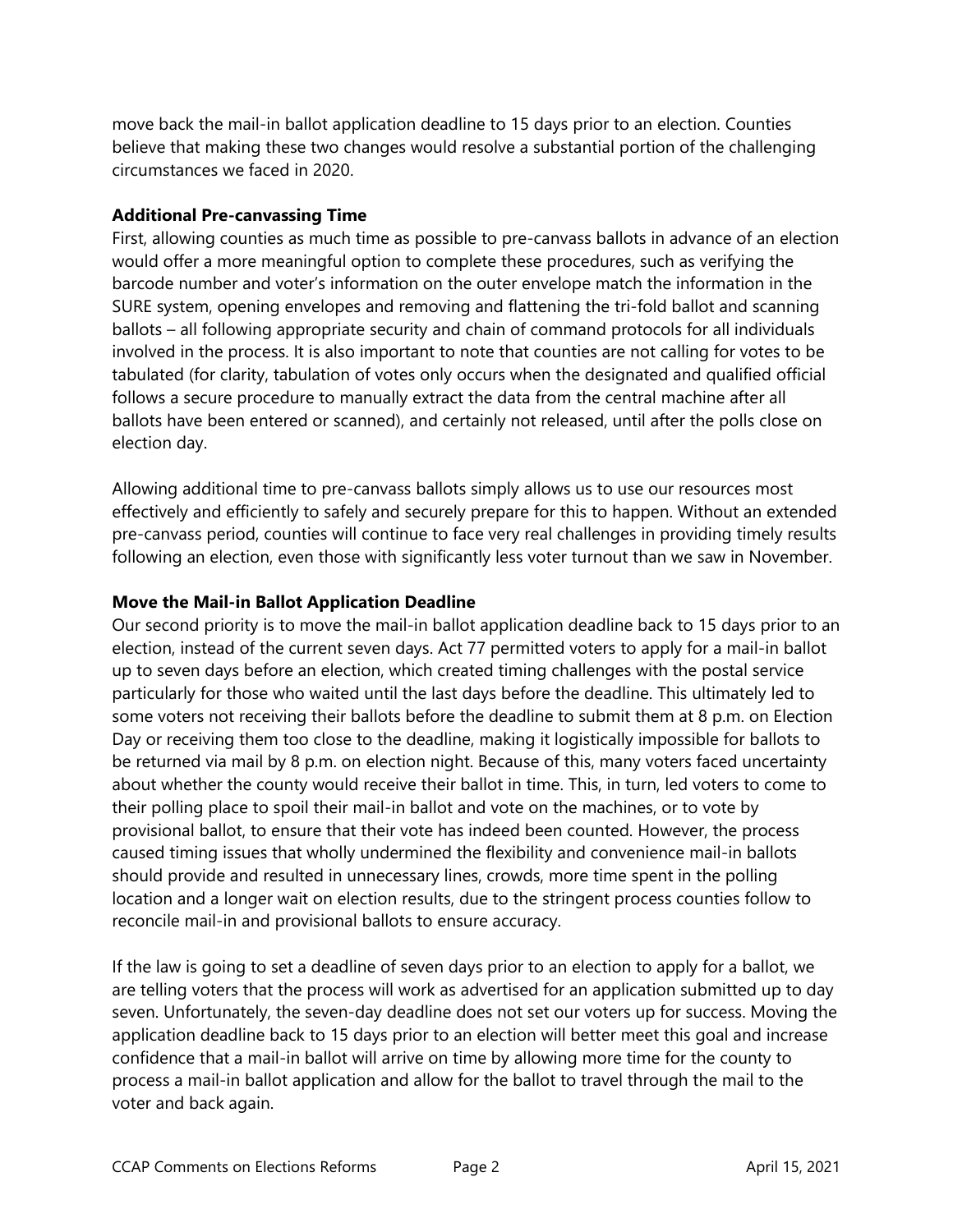Furthermore, counties would like to note that receiving ballots postmarked by election day and received up to three days after the election, instead of moving back the deadline, will likely contribute to ongoing delays in results and disruption at the polls. Attempting to address the timing challenge in this way does nothing to discourage voters from waiting until the last minute to return ballots, requires additional clarity on what constitutes a postmark as voters seek other delivery methods, and will lead to more provisional voting at the polls. We believe this will result in more uncertainty, rather than achieving the goal of improving confidence in the system from the electorate. As such, we assert that moving the application deadline back is the best opportunity to enfranchise voters and assure the mail-in ballot process works smoothly for them as it was intended to do.

## **Other election reforms**

Counties seek other meaningful reforms that can address other issues that arose during the 2020 elections, in particular to promote clarity and consistency across the commonwealth. Again, we emphasize that counties delivered two successful elections in 2020 under the current parameters of Act 77 and can continue to do so, but there are many areas where we can amend the Election Code to improve election administration to the benefit of counties and voters, particularly to clarify matters that became subjects of interpretation through various lawsuits. These issues are further outlined in our report and recommendations, and need the thoughtful input of counties to craft workable solutions.

And we would be remiss if we did not raise the other underlying administrative and resource support needed to assist counties in their critical election tasks, regardless of any further amendments to the Election Code. The increased workloads and stress of implementing an entirely new law during a highly contentious presidential election and a global pandemic, while also having to constantly correct misinformation, respond to confused, angry and often threatening voters on a daily basis, and defend their work implementing a fair and secure election, no longer make this work environment palatable for many. In addition, as counties implemented Act 77, most counties saw their budgets for elections-related costs increase significantly, as additional supplies were needed and staffing and overtime needs grew to address workload requirements.

These impacts fall squarely on county shoulders, as they are solely responsible for administration of elections at the local level. Appropriate resources and funding support must be provided by the federal and state governments to support counties in their critical task of administering elections. And counties and the state must work together as new laws and policies are developed to assure any increased costs and resource needs, including supplies and staffing, are also considered.

#### **Election Security**

On a separate note, we know that election security, particularly cybersecurity, has been a topic of interest throughout these hearings, and so we want to take a moment to share some of the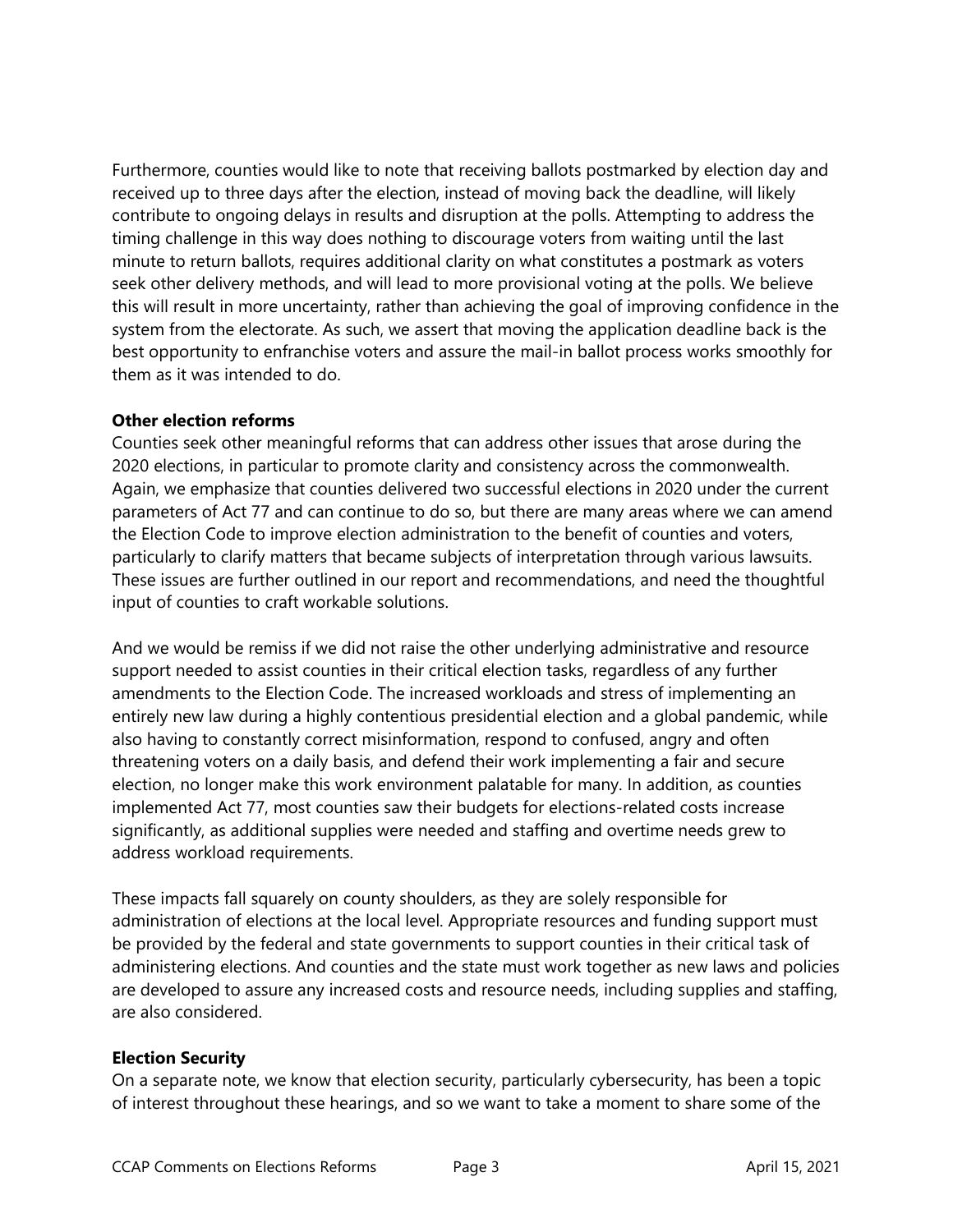ways counties and the commonwealth have been collaborating on this issue. This includes regularly scheduled opportunities through our IT Quarterly meetings, which bring together counties, the Department of State and the Office of Information Technology for general cybersecurity discussions as well as more specific matters like the SURE modernization project. It also includes ad hoc information sharing between counties and the Office of Information Technology related to new threats and active incidents, and we are in discussions with the state to improve further coordination of information sharing and formalization of processes. Specific to elections, we conducted 11 election cyber security checkpoints, starting in late September and running through election week, to share cyber security updates and other information; for instance, sharing information related to suspected malicious IP addresses resulted in counties blocking 229 IP addresses to better protect their networks. Collaboration also occurs between the counties and the commonwealth on election day and the days following leveraging a secure web portal.

In addition, the commonwealth funds a cybersecurity online learning management system (LMS) and a phishing exercise tool that is used by counties to educate staff on cyber security best practices. The state is further funding the deployment, maintenance, hardware and service of Center for Internet Security (CIS) Albert Sensors for counties for two years. One of the biggest advantages to this service is the 24x7x365 Security Operation Center (SOC); once the device is deployed a county will receive critical alerts related to potential malicious activities against their network. A number of states have completed similar efforts.

## **Achieving Successful Reform**

Finally, and perhaps most importantly, counties urge the General Assembly to continue to bring counties to the table to discuss and provide feedback on any elections-related legislation so that we may work together to accomplish meaningful reforms before the summer legislative recess. Counties have valuable experience to provide in the development of legislation to assure we can continue to administer elections that are secure and accurate, and that provide accessibility to our voters so that all have an opportunity to engage in the democratic process.

We appreciate that conversations, hearings and even some legislation have been ongoing throughout the early months of 2021, and that this committee has included a broad perspective from our county officials and election directors over the past several months. We also note that the Election Law Advisory Board, although it has taken some time for appointment of members and meetings to begin, is something CCAP supported long before Act 77 as a means of offering a standing group of county representatives and other election stakeholders who can be readily available to provide input and feedback on election-related legislation on an ongoing basis. This Board has the potential to contribute in the collaboration required to achieve meaningful and appropriate election reforms as well.

We urge members of the General Assembly to come together now with counties to propose and discuss legislative solutions. While we did not anticipate that the legislative calendar would be conducive to enacting changes in sufficient time ahead of the upcoming May primary, we are already concerned that the time window is already beginning to narrow to be able to enact and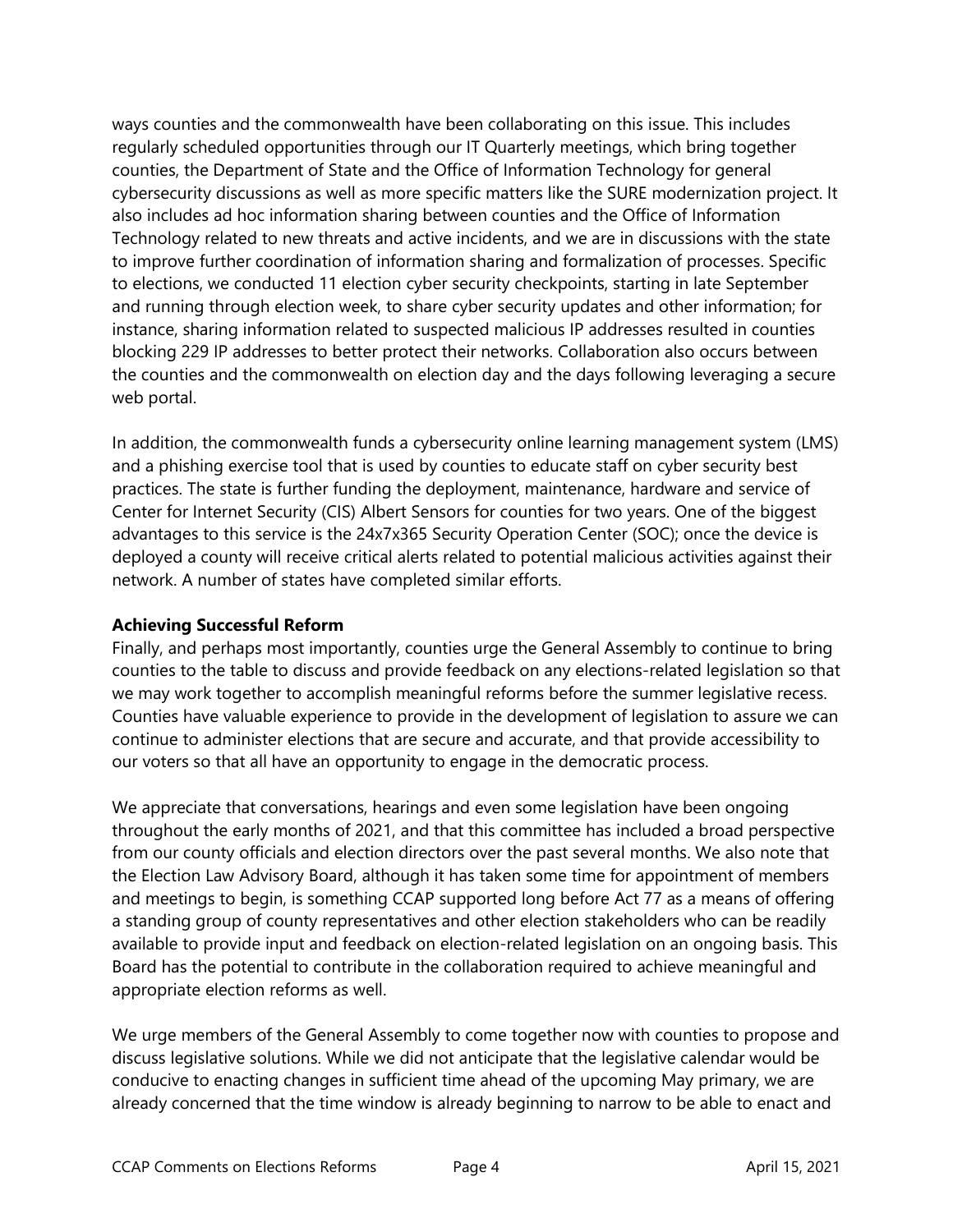implement changes for the November general election. Counties will need time to prepare for, and train staff, poll workers and voters, regarding any statutory changes, and we strongly recommend that any changes be enacted prior to the summer recess so there is plenty of time to ensure proper implementation prior to November. And while we certainly want to get these changes right rather than rushing to meet any kind of self-imposed deadline, the typically lower turnout of a municipal election year does make 2021 more conducive to implementation of further amendments.

Thank you again for the opportunity to testify today and your consideration of these comments. We look forward to working with you on legislative changes to improve the administration of elections in Pennsylvania. I would be pleased to answer any questions you may have.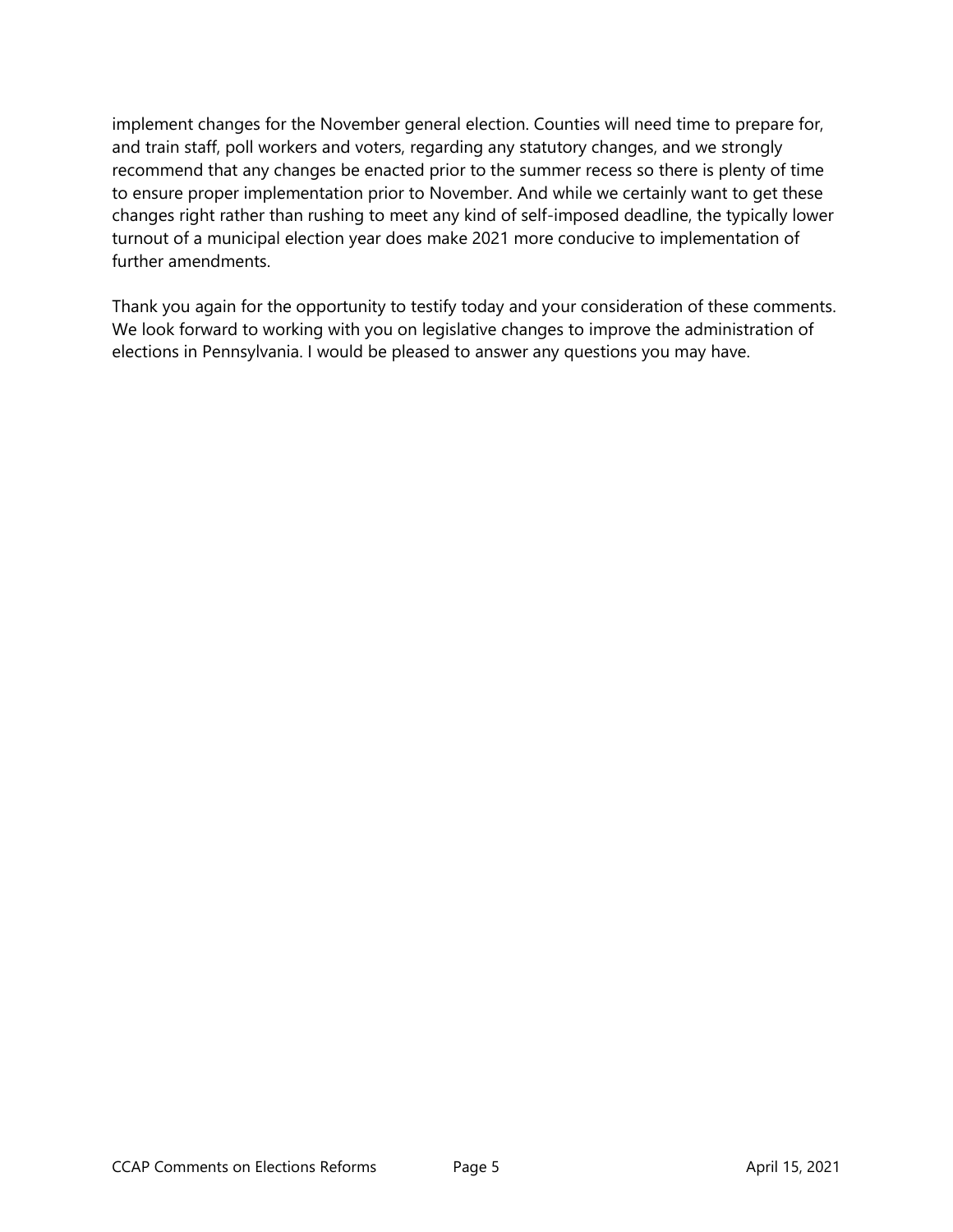## **CCAP ELECTION REFORM PRELIMINARY REPORT January 2021**

Counties have a significant responsibility in assuring elections remain fair, secure and accessible at every step of the process. In 2020, this task was complicated greatly by a perfect storm of factors. First, counties had to implement the provisions of Act 77 of 2019, including expansion of absentee ballots to all eligible voters, and like many other significant legislative changes, they discovered a number of areas of the Election Code that would need further clarification. Then, election directors, county commissioners and other county officials confronted the unprecedented responsibility of considering risk to public health in holding an election during a global pandemic, as well as the resulting explosion in demand for mail-in ballots. And finally, ongoing uncertainty regarding court challenges at the state and federal level, as well as the potential for additional state legislation, in the weeks leading up to the November election left numerous questions and anxiety during a highly contested and highly visible presidential election.

While the first two elections using mail-in ballots were successfully completed, counties have been reviewing their experiences and lessons learned from the front lines to call for additional changes to the Election Code that will streamline administrative requirements and provide clarity and consistency across the commonwealth. This report outlines county priorities, with a renewed call to allow counties additional time to pre-canvass, as well as to move the deadline for mail-in ballot applications back to 15 days to coincide with the voter registration deadline. These two items alone could resolve a significant portion of the challenges counties saw during 2020.

#### **Background**

Our counties and our election staff deserve our utmost respect and gratitude for administering a smooth, fair and successful election. Regardless of the challenges brought on by the pandemic, disagreements and lawsuits, these dedicated public servants have remained laser focused on their responsibility as stewards of our democracy.

But we have also learned a great deal from the 2020 elections, and this report outlines a number of additional matters for review that we hope will inform clear and prompt policy changes. These include additional Election Code amendments, particularly to tighten up those matters that became subjects of interpretation throughout the various lawsuits. However, they also include administrative issues to be addressed with the state, as well as recommendations related to county operations and administration.

CCAP stands ready to engage with the General Assembly and the administration to assess the successes and challenges of the 2020 General Election, so that we can work together to create positive, effective election policy. Counties, as the entities that administer our elections, must be at the table for these conversations to help create any changes brought forth regarding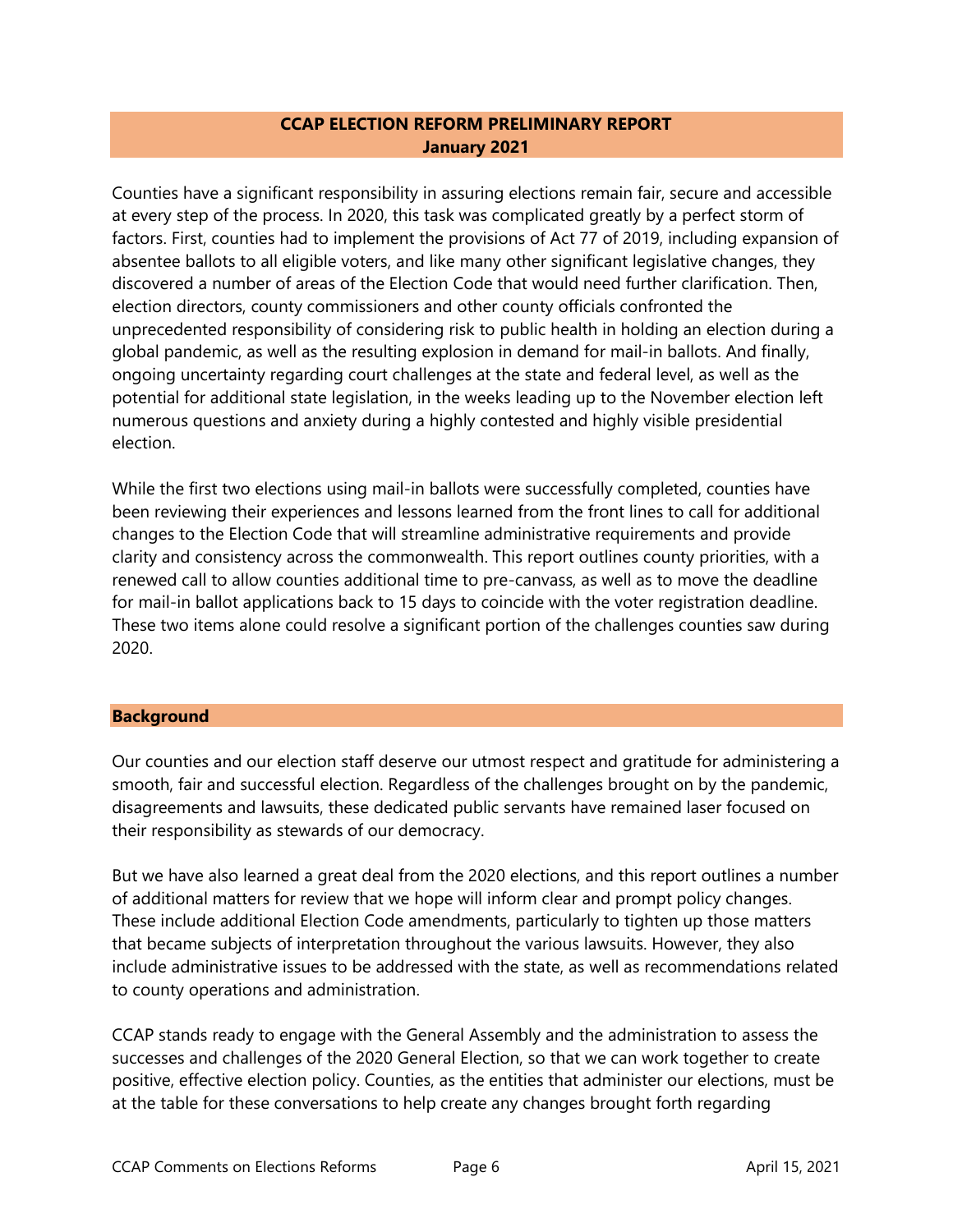elections, to help create language that is clear and easily understood, and identify challenges up front regarding how, or even if, certain changes can be practically and successfully implemented. And any changes to the Election Code must be enacted well in advance of an election to allow for enough time to properly implement any changes, particularly if they involve developing new protocols or procedures, retraining poll workers, and so forth.

It is our responsibility to work together in the future to promote a smoother election process in support of our democracy. Running elections should not be a partisan battle but should be about making sure that our systems are secure and accurate and that our voters can have confidence that every properly cast vote will count.

It is time to put political differences aside and resolve to make meaningful improvements to the Pennsylvania Election Code. Elections are a fundamental government function, and every level of government has a stake in assuring they are secure, fair, and accurate. We look forward to working together on this important topic.

#### **Summary of Priority Recommendations**

Counties have identified the following issues as top priorities for further election reforms, which could resolve many of the challenges they faced regarding the implementation of Act 77 of 2019.

*Please note:* Given that absentee ballots and mail-in ballots are, for all intents and purposes when it comes to application, processing and voting, the same, the terms may be used interchangeably throughout this report. However, regardless of the terminology, any reforms counties propose here are intended to be applied to both absentee and mail-in ballots.

## *Offer counties as much time as possible to begin pre-canvassing ballots to improve the likelihood of timely election results.*

Prior to Act 77, absentee ballots were provided to each voter's precinct on Election Day, to be counted and added to that precinct's vote counts once the polls closed at 8 p.m. The small number of absentee ballots made this process reasonable and did not cause any appreciable delay in tabulating results.

However, with the increase expected once mail-in ballots were available to all registered voters, Act 77 moved the processing and counting of these ballots from the precincts to central count at the county board of elections. The Election Code continued to permit the canvassing of absentee and mail-in ballots beginning at 8 p.m. on election night.

Counties began to raise concerns early in 2020 that with the expected volume of absentee and mail-in ballots, they would not be able to complete the canvass in a timely fashion if they could not begin the process until after polls closed. In response, amendments to the Election Code in Act 12 of 2020 permitted counties to begin a pre-canvass period as early as 7 a.m. on Election Day.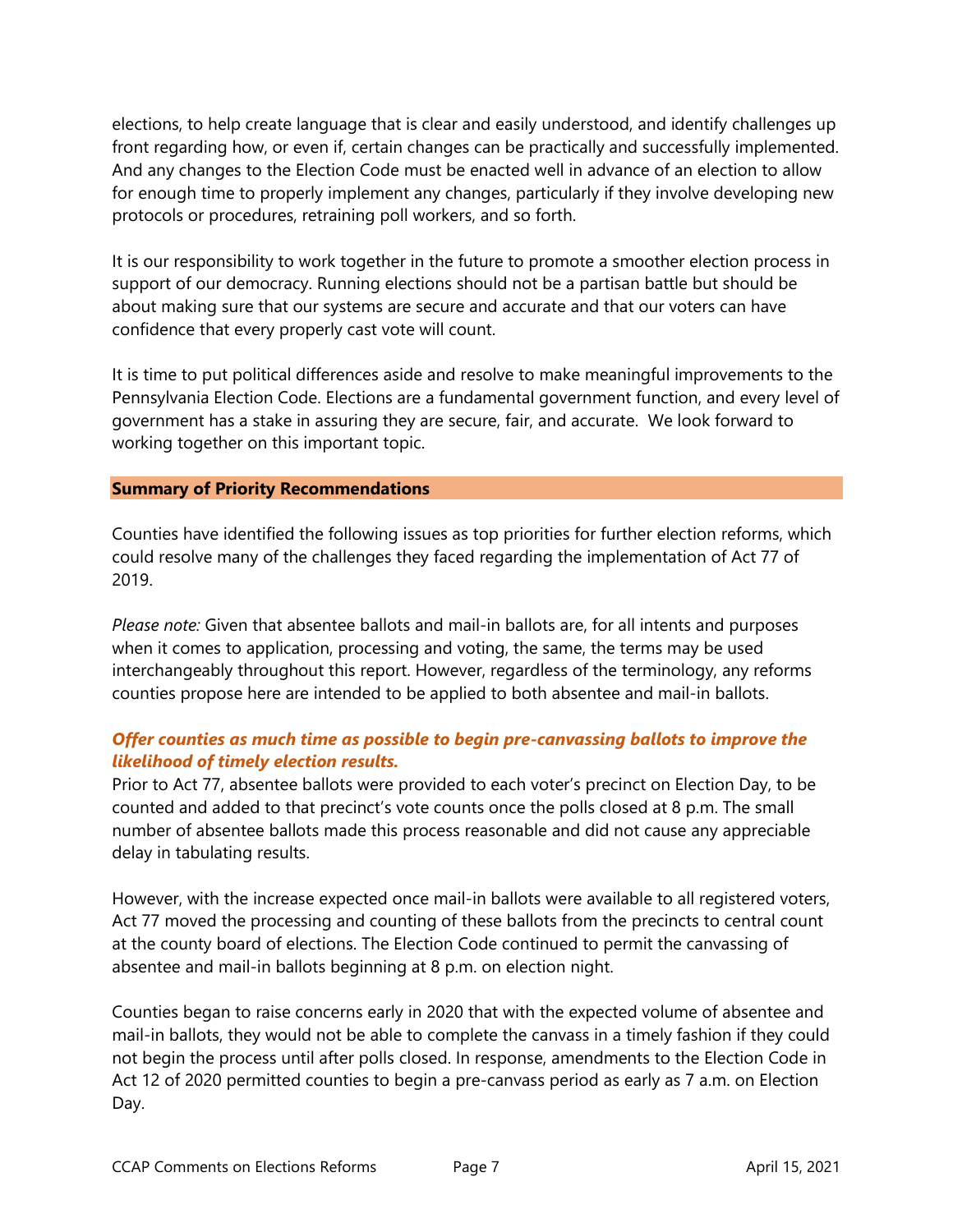While these additional hours were helpful to some counties, for most it meant the prospect of essentially conducting two elections – both an in-person election and a mail-in election – on the same day, with the same resources. As expected, even with the ability to begin at 7 a.m., it took several days in most counties to fully process all of the mail-in ballots.

Immediately following the June election, counties spent the months prior to the General Election advocating for legislation that would allow them to begin pre-canvassing – opening and preparing the mail-in and absentee ballots – prior to Election Day so that results could be available on election night or shortly thereafter. Without an extended pre-canvass period, counties expected that it could take days or weeks *following the election* to see final results, because they also needed to focus their efforts on a successful in-person election on Nov. 3, rather than on the manual labor of opening and preparing substantial numbers of mail-in ballots. While any time provided ahead of Election Day would have been a significant help, counties asked for as much time as possible to avoid the anticipation of very real challenges in providing the timely results they knew would be sought, especially in a highly contested and highly visible presidential election.

But with counties only able to begin pre-canvassing on Election Day, as predicted it took several days for the millions of mail-in ballots to be counted, delaying election results and causing confusion despite counties' best efforts. Therefore, counties renew their call for legislation to allow pre-canvassing to begin prior to Election Day, thus allowing counties to focus on administering an in-person election on Election Day, improving workload management and allowing results to be available much more efficiently.

#### *Move back the deadline to apply for mail-in ballots to 15 days before an election.*

Act 77 of 2019 permitted voters to apply for a mail-in ballot up to seven days before an election, which created timing challenges with the postal service. This ultimately led to some voters not receiving their ballots before the deadline to submit them at 8 p.m. on Election Day or receiving them too close to the deadline to make it logistically possible for ballots to be returned via mail by 8 p.m. on election night, so that many voters faced uncertainty about whether the county would receive their ballot in time. This in turn led voters to come to their polling place to spoil their mail-in ballot and vote on the machines, or to vote by provisional ballot, just "to be on the safe side." This wholly undermines the flexibility and convenience mail-in ballots should provide and causing unnecessary lines, crowds, more time spent in the polling location and a longer wait on election results as counties must then reconcile mail-in and provisional ballots for accuracy.

With postal delays and public health concerns, shifting this deadline to 15 days before an election (to coincide with the voter registration deadline) will benefit voters by providing more time for the ballot to be able to get from the county to the voter and back again through the mail, creating less uncertainty over whether ballots were received by 8 p.m. election night. Voters will be able to receive their confirmation email and feel confident that their ballot was received, so that they do not need to come to the polling place or find other means of returning their ballot. At the same time, counties will have more time to assure poll books are as current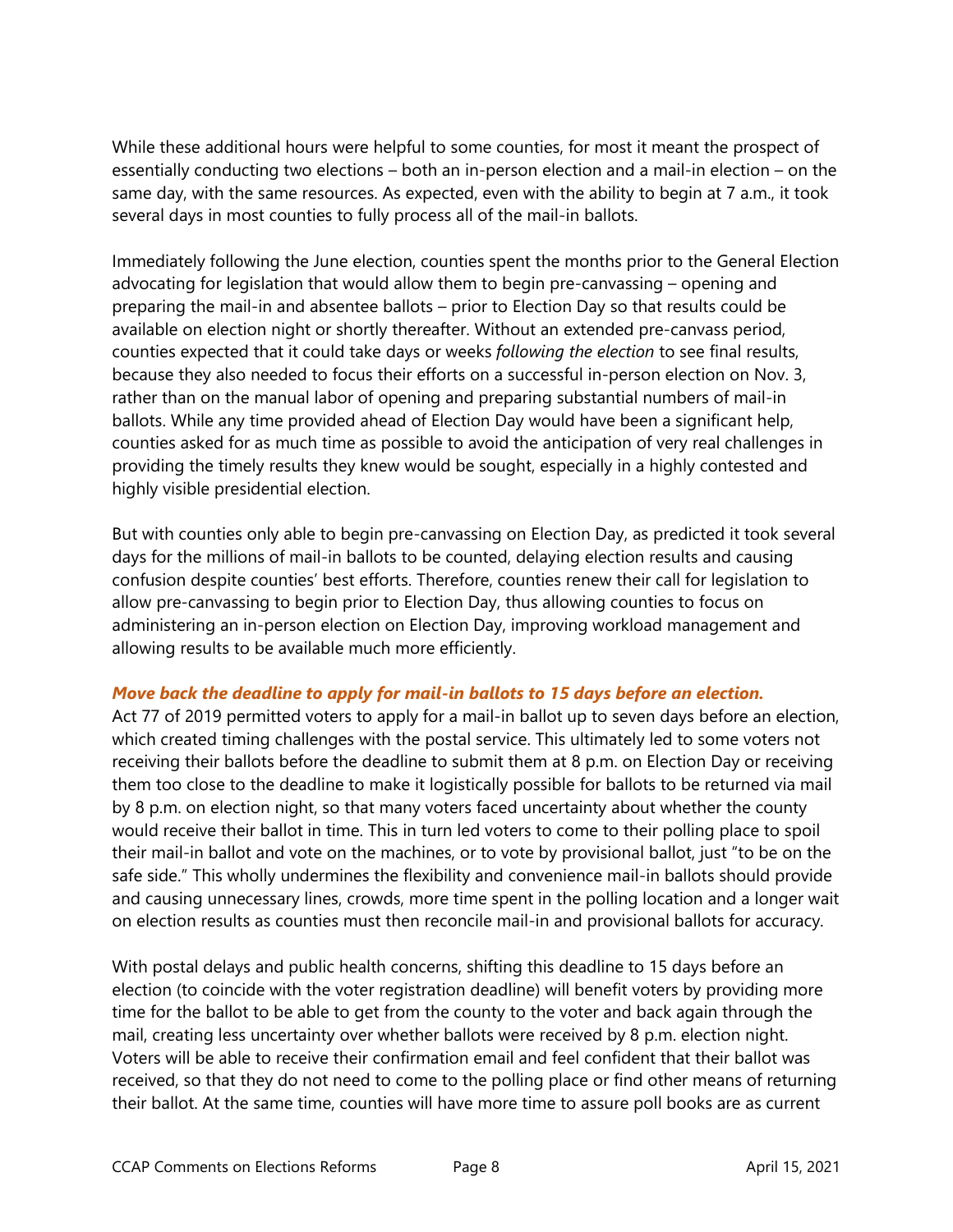as possible with those voters who have applied for, and submitted, mail-in ballots, all adding up to more efficient polling place operations as well as preventing unnecessary crowds as counties continue to implement COVID-19 risk management strategies. The emergency absentee period could also be extended accordingly to accommodate this longer deadline period.

Counties also note that changing the receipt deadline to allow ballots postmarked by election day and received up to three days after the election, instead of moving back the deadline, *will likely cause a delay in results and disruption at the polls*. This "solution" will do nothing to discourage voters from waiting until the last minute to return ballots, requires additional clarity on what constitutes a postmark as voters seek other delivery methods, and will lead to more provisional voting at the polls as, again, voters who do not yet have confirmation that their mailin ballot was received will still show up in person to be on the safe side. Moving the application deadline back is the best opportunity to enfranchise our mail-in voters.

#### **Topic Review and Discussion**

In addition to the two priority issues noted above, counties seek meaningful reforms that can address other issues that arose during the 2020 elections, in particular to promote clarity and consistency across the commonwealth. As discussions evolve, counties must continue to be at the table to provide input and perspective on how amendments can be implemented on the ground.

#### **Topic: Election Code Amendments**

#### *Drop boxes:*

#### *Background*

- Questions were raised as to whether Act 77 permitted the use of drop boxes for mail-in ballots, and whether drop boxes constituted polling places.
- In *Pennsylvania Democratic Party v Boockvar*, the Pennsylvania Supreme Court determined in its Sept. 17, 2020, ruling that the Election Code permits counties to use drop boxes.
- On Oct. 10, 2020, a federal district court dismissed claims that certain election practices were unconstitutional under the federal or state constitutions, including the claim that the use of drop boxes for mail-in ballots is unconstitutional.

#### *Policy Considerations*

- Counties also seek further clarity in the law on their authority to use drop boxes for mailin ballots.
- If drop boxes or return locations other than county government locations are permitted, language must be developed in conjunction with counties regarding any criteria on their location.
- Attention must also be paid to the staffing and other resource considerations that would be needed for implementation.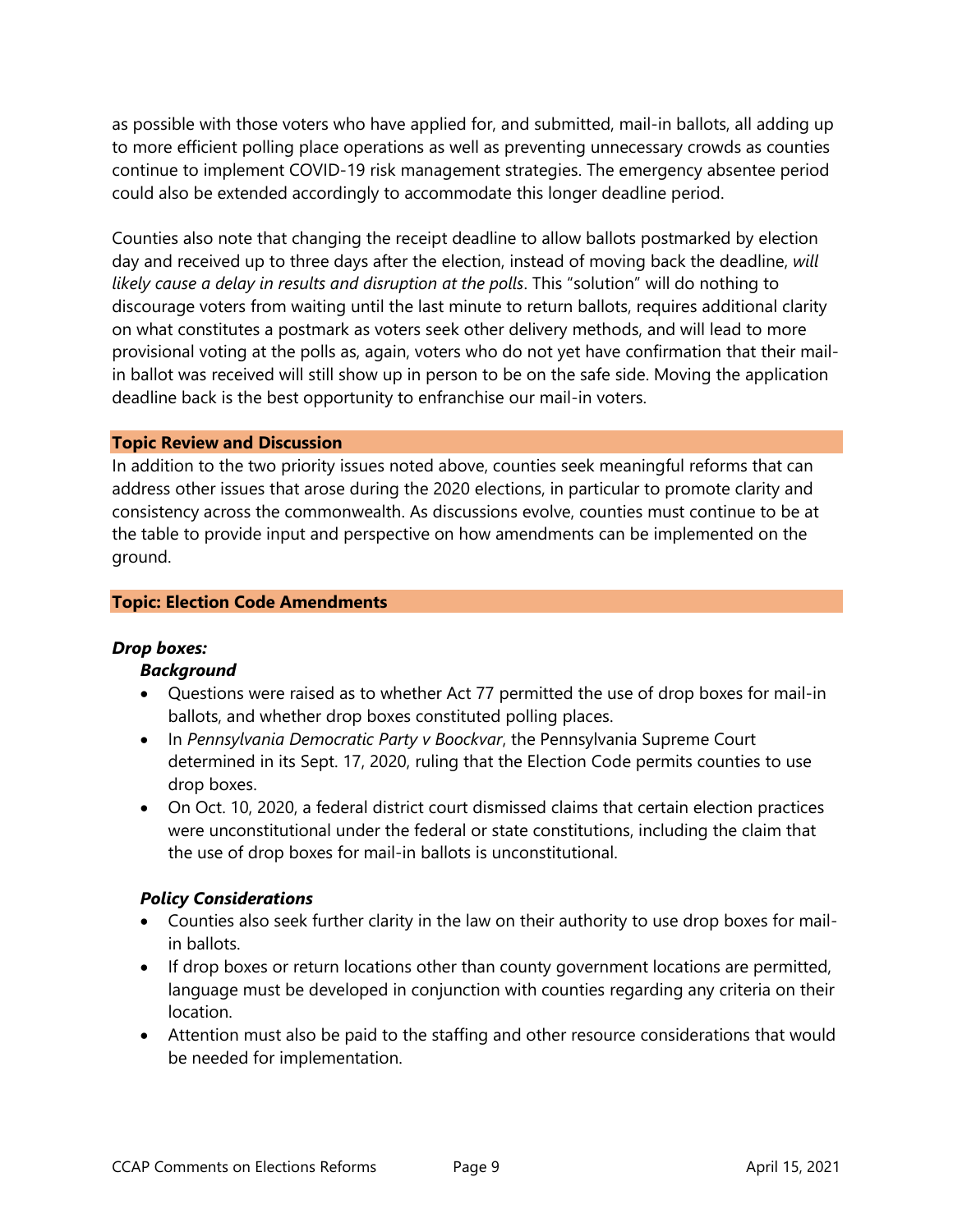# *Ballot signatures*

•

•

# *Background*

- The law is unclear, or in some cases silent, on how counties should address certain situations, such as what to do with naked ballots and whether voters should be contacted to be permitted to cure defects with their mail-in ballot.
- This lack of clarity was the basis for many of the lawsuits that were filed at the state and federal level after the 2020 Primary Election
- Changing court decisions, in addition to the statutory language or lack thereof, led to a situation where counties struggled to implement the law on a consistent basis.

## *Policy Considerations*

- The fatal flaws under which a mail-in ballot is not to be counted must be clearly identified.
	- $\circ$  Should a mail-in ballot be counted if a signature or date is missing from the voter's declaration?
	- o Should naked ballots be counted?
	- $\circ$  What should a county do with mail-in ballots that contain writing on the privacy envelope?
- Counties need a clear rule in the law on when or if curing of flaws may happen, and whether or not a county is required to contact a voter to cure their ballot.

## *Permanent status*

## *Background*

- Act 77 allows a voter to request to be placed on a permanent mail-in voter list. These individuals will have a ballot application mailed to them by the first Monday of February each year which, if completed and returned, entitles them to receive ballots in the mail for all elections taking place during the remainder of that calendar year.
- However, this process has created frustrations for both the voter and the county.
- Experience shows that voters often did not remember checking the box for the permanent list and thought they were getting ballots they did not request.
- The number of renewal letters that must be sent out annually further add to the burdens on county workloads.

## *Policy Considerations*

- Additional discussion is needed on the number of renewal letters/applications that must be mailed out each year
- Discussion is also needed regarding whether the responsibility for sending the renewal letters/applications should be at the county or state level.

## **Topic: Administrative issues with the state**

Beyond the law itself, counties experienced a number of challenges working with the commonwealth and the Department of State that should be addressed to improve administration of elections going forward.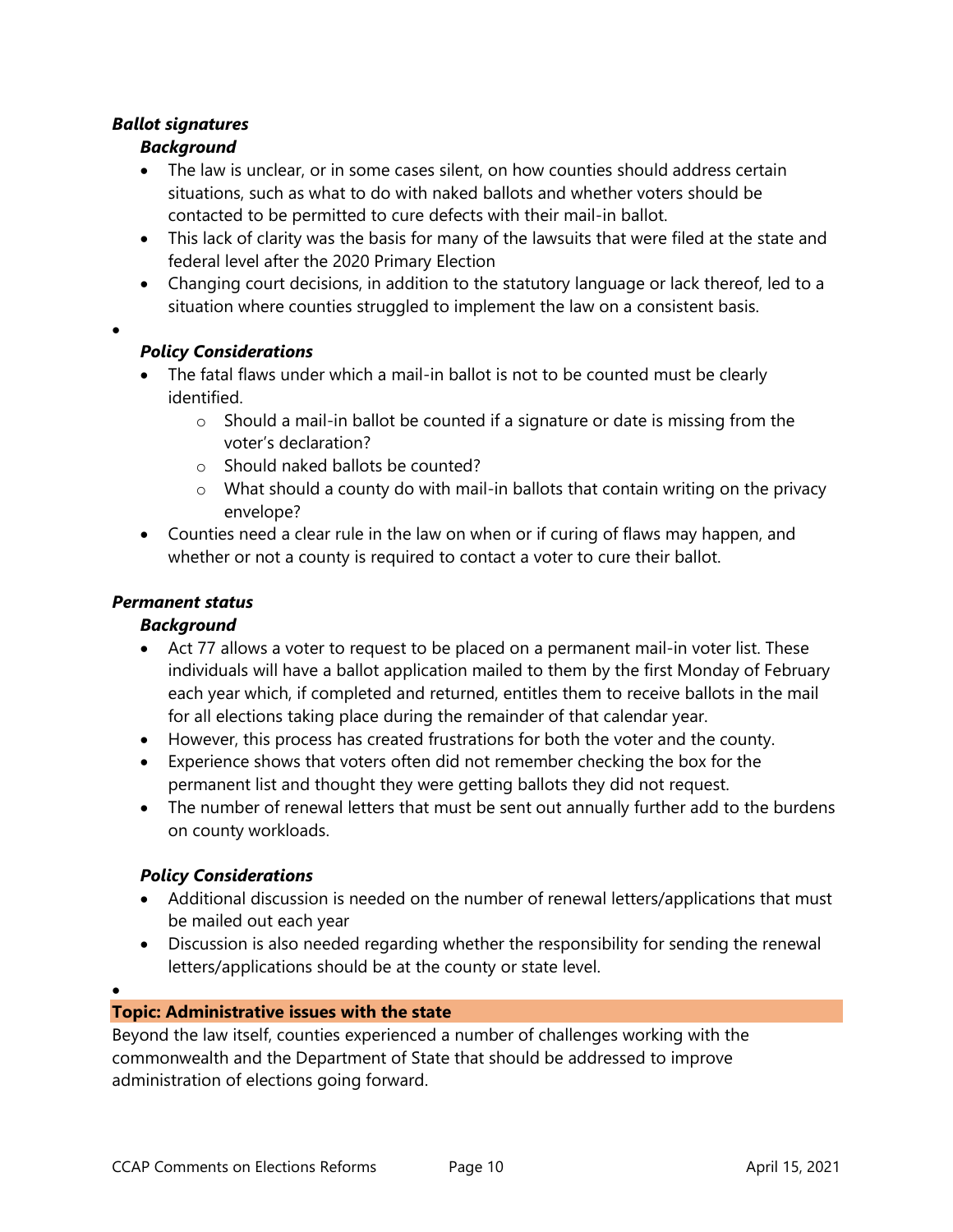## *SURE system and ballot tracking website*

## *Background*

- Counties routinely experience technical difficulties with the SURE system, including slow speeds or even full system crashes that make it impossible to process voter registrations and ballot applications in a timely fashion, unnecessarily increasing county workloads.
- The ballot tracking website was often confusing to voters as they attempted to understand where their mail-in ballot was in the process.

## *Policy considerations*

- Upgrades/replacement of the SURE system are under consideration, and counties must be part of these conversations as changes are made to assure they are easily understood and user friendly.
- As the ballot tracking website is updated going forward, counties must also be part of these conversations to help identify areas of concern, either now or in the future.
- The state should consider the possibility of a state phone bank that could facilitate voter questions.

## *DOS guidance to counties*

## *Background*

- In addition to the changing statutory and litigation landscape, counties also experienced confusion because of ever-changing guidance from the Department of State related to the administration of mail-in ballots.
- It was often unclear what statutory basis the DOS guidance had, and how much was truly guidance/best practices.

## *Policy considerations*

- While understanding that ongoing litigation was the underlying basis for some of the last-minute guidance changes in 2020, the Department of State must issue guidance as far in advance as possible to avoid the confusion of having to implement new practices immediately prior to an election and to offer greater opportunity for questions and input.
- The Department must more consistently reference the sections of the Election Code on which its guidance is based, and more clearly indicate when the guidance is merely a best practice rather than based on a statutory requirement.

#### **Topic: County operations and administration**

#### *Election staff retention and development*

#### *Background*

- Since the implementation of Act 77 in 2019, more than 20 counties have experienced the loss of their election director and other top elections staff.
- The increased workloads and stress of implementing an entirely new law during a highly contentious presidential election and a global pandemic, while also having to constantly